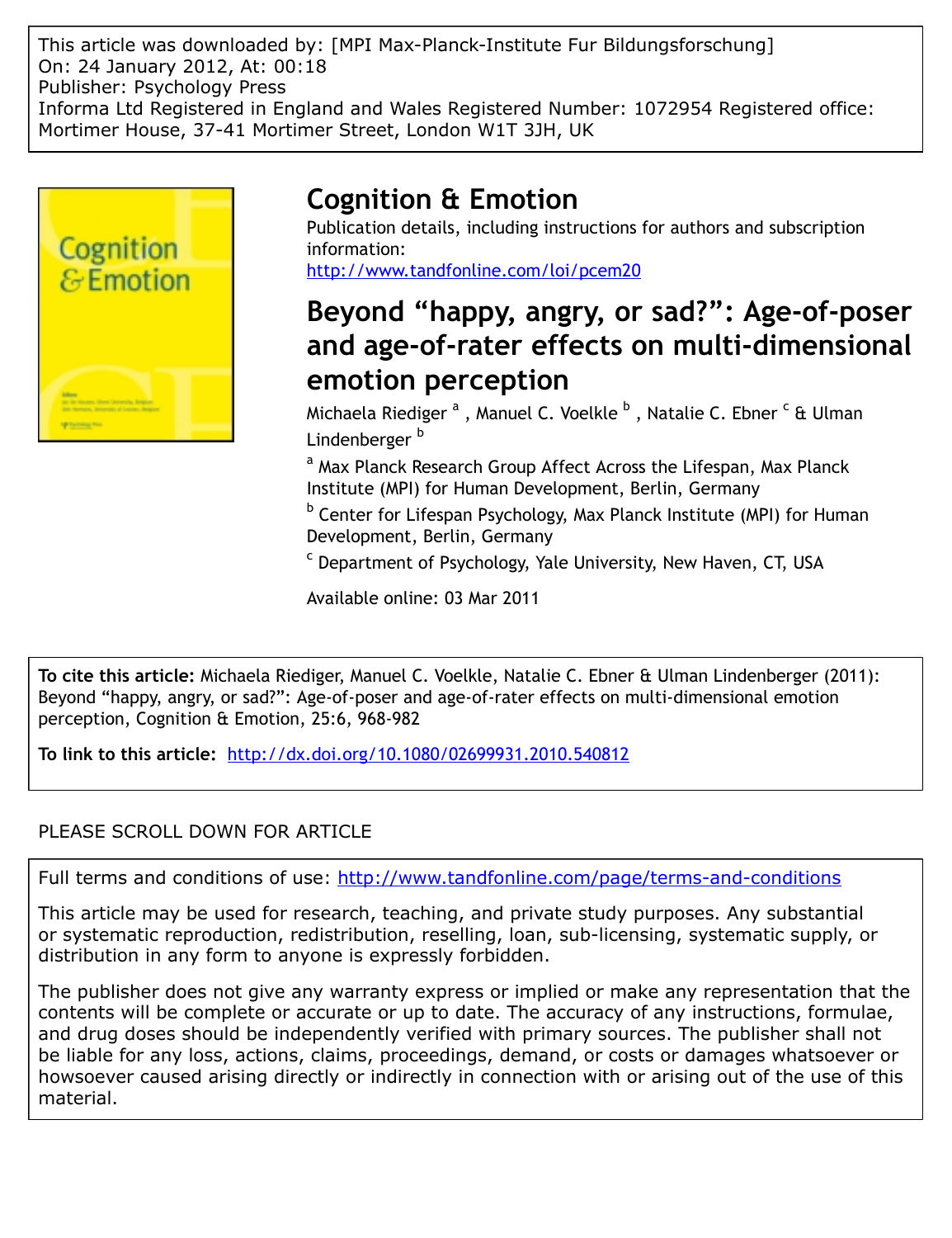# Beyond ''happy, angry, or sad?'': Age-of-poser and age-of-rater effects on multi-dimensional emotion perception

Michaela Riediger<sup>1</sup>, Manuel C. Voelkle<sup>2</sup>, Natalie C. Ebner<sup>3</sup>, and Ulman Lindenberger<sup>2</sup>

<sup>1</sup>Max Planck Research Group Affect Across the Lifespan, Max Planck Institute (MPI) for Human Development, Berlin, Germany

<sup>2</sup>Center for Lifespan Psychology, Max Planck Institute (MPI) for Human Development, Berlin, Germany

<sup>3</sup>Department of Psychology, Yale University, New Haven, CT, USA

Young, middle-aged, and older raters  $(N=154)$  evaluated 1,026 prototypical facial poses of neutrality, happiness, anger, disgust, fear, and sadness stemming from 171 young, middle-aged, and older posers. The majority of poses were rated as multi-faceted, that is, to comprise several expressions of varying intensities. Consistent with the notion of age-related increases in negativityavoidance/positivity effects, crossed-random effects analyses showed an age-related decrease in the attributions of negative, but not positive and neutral, target expressions (that the poser intended to show), and an age-related *increase* in the attributions of positive and neutral, but not negative, nontarget expressions (that the posers did not intend to show). Expressions were more difficult to read the older the posers, particularly for male posers. These age-of-poser effects were independent of the valence of the expression, but partly differed across age groups of raters. The study supports the idea of multi-dimensionality and age-dependency of emotion perception.

Keywords: Facial expressions; Emotion recognition; Age of rater; Age of poser; Own-age effect; Multi-dimensional rating.

Emotional displays serve communicatory functions. For example, people may display anger to signal the seriousness of their position in an interpersonal argument, or put on a sad face to discourage another person from behaving in an undesired way. Thus, emotional displays are not

necessarily spontaneous expressions of an individual's experience, but are often intentionally used (or "posed") to convey social information or to influence interaction partners (Buck & VanLear, 2002). Whether or not these communication goals are met depends, among other

Correspondence should be addressed to: Michaela Riediger, MPI for Human Development, Lentzeallee 94, D-14195 Berlin, Germany. E-mail: riediger@mpib-berlin.mpg.de

We thank Colin Bauer, Dulce Erdt, Luara Ferreira dos Santos, Giorgi Kobakhidze, Philipp Möller, and the COGITO-Team for their assistance in conducting this study.

 $\circledcirc$  2011 Psychology Press, an imprint of the Taylor & Francis Group, an Informa business  $968$ <http://www.psypress.com/cogemotion> DOI:10.1080/02699931.2010.540812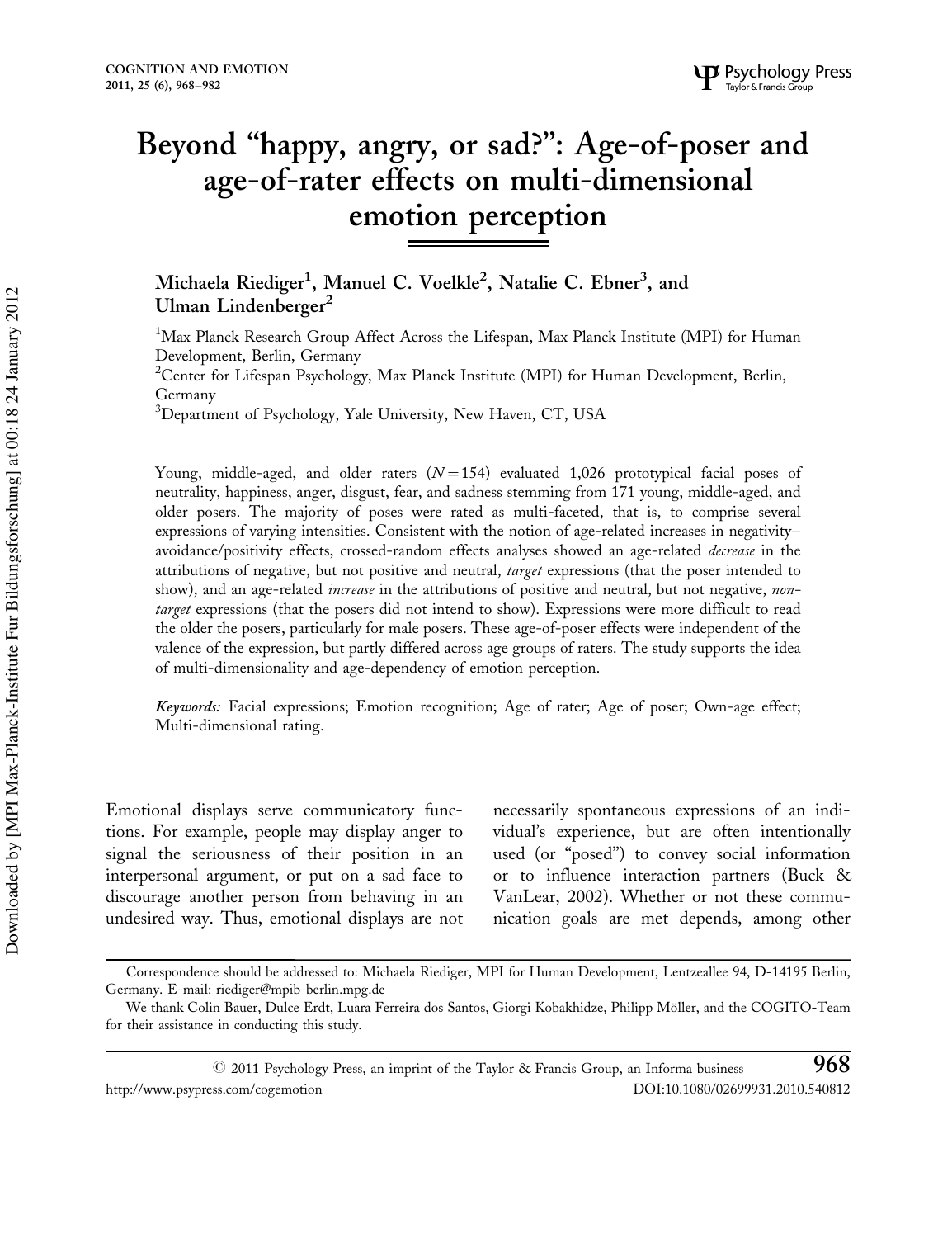things, on how interaction partners perceive the expression.

In this article, we demonstrate that reading emotional poses is among the interpersonal phenomena at the intersection of emotion and cognition that cannot be adequately understood without taking the age-group memberships of both the perceiving and the expressing person into account. We report a study that investigated how young, middle-aged, and older raters evaluated a large number of prototypical facial poses from young, middle-aged, and older posers on each of the six dimensions of neutrality, happiness, anger, disgust, fear, and sadness. The purposes of this study were to demonstrate: (i) that raters typically interpret emotional poses in more complex than mere categorical terms; (ii) how such multidimensional evaluations of emotional poses differ depending on the age of the posing and the rating person; and (iii) that these effects are influenced by the valence of the attributed expressions.

#### Reading emotional poses: Categorical or multi-dimensional?

The most frequently used paradigm in the investigation of emotional poses presents participants with prototypical facial expressions of intense basic emotions and asks them to select the single best matching emotion from a list of alternatives. This ''forced-choice approach'' assumes that people interpret emotional poses categorically. We propose that this may not always be the case, and that people may often interpret emotional poses in more complex terms. This assumption is based on prior evidence that emotional experiences are often multi-faceted (e.g., Hemenover & Schimmack, 2007). Typical approaches to measuring emotional experiences account for this potential complexity by presenting participants with a list of emotion words. Participants are then asked to indicate, for each of these emotions, how intensely they are currently feeling this way. People from various age groups often describe their momentary emotional experiences as comprising several affect facets of varying intensity (e.g., Riediger, Schmiedek, Wagner, &

Lindenberger, 2009). In addition, there is some evidence that people interpret facial emotional expressions of other individuals in more complex than categorical terms when given the option to do so (Hall & Matsumoto, 2004; Phillips & Allen, 2003).

The possibility that facial expressions may require complex interpretations is also acknowledged in theoretical frameworks on emotion expression and perception. Proponents of the ''basic-emotions approach'' (e.g., Ekman, 1992), for example, suggest that emotional experiences may go beyond basic emotions and comprise more complex affective experiences, referred to as ''emotional plots'' and ''emotional blends'', which should also be reflected in facial displays. Similarly, proponents of the "dimensional-contextual approach'' (e.g., Russell & Bullock, 1986) maintain that people may evaluate facial expressions in a complex manner. They propose that facial expressions are initially perceived in terms of the extent of pleasure and arousal expressed. Then, in order to verbalise the meaning of the expression, they are associated with specific emotion categories. This latter step may result in the attribution of one or multiple emotion categories (of varying prototypicality) to an emotional expression.

Based on these considerations, we predicted that raters would not typically interpret emotional poses categorically, but would rather interpret poses in more complex terms when given the option to do so. In addition, we hypothesised that such multi-dimensional evaluations of facial poses would differ between raters and posers from different adult age groups, and that the valence of attributed expressions would play a role in this respect, as will be elaborated next.

# Age differences in the interpretation of emotional poses: How does valence matter?

Prior evidence suggests that older adults are less accurate at decoding facial emotional pose than young adults. However, this age-related decline appears to be more consistent and pronounced for expressions of anger, fear, and sadness than for expressions of happiness, surprise, and disgust (see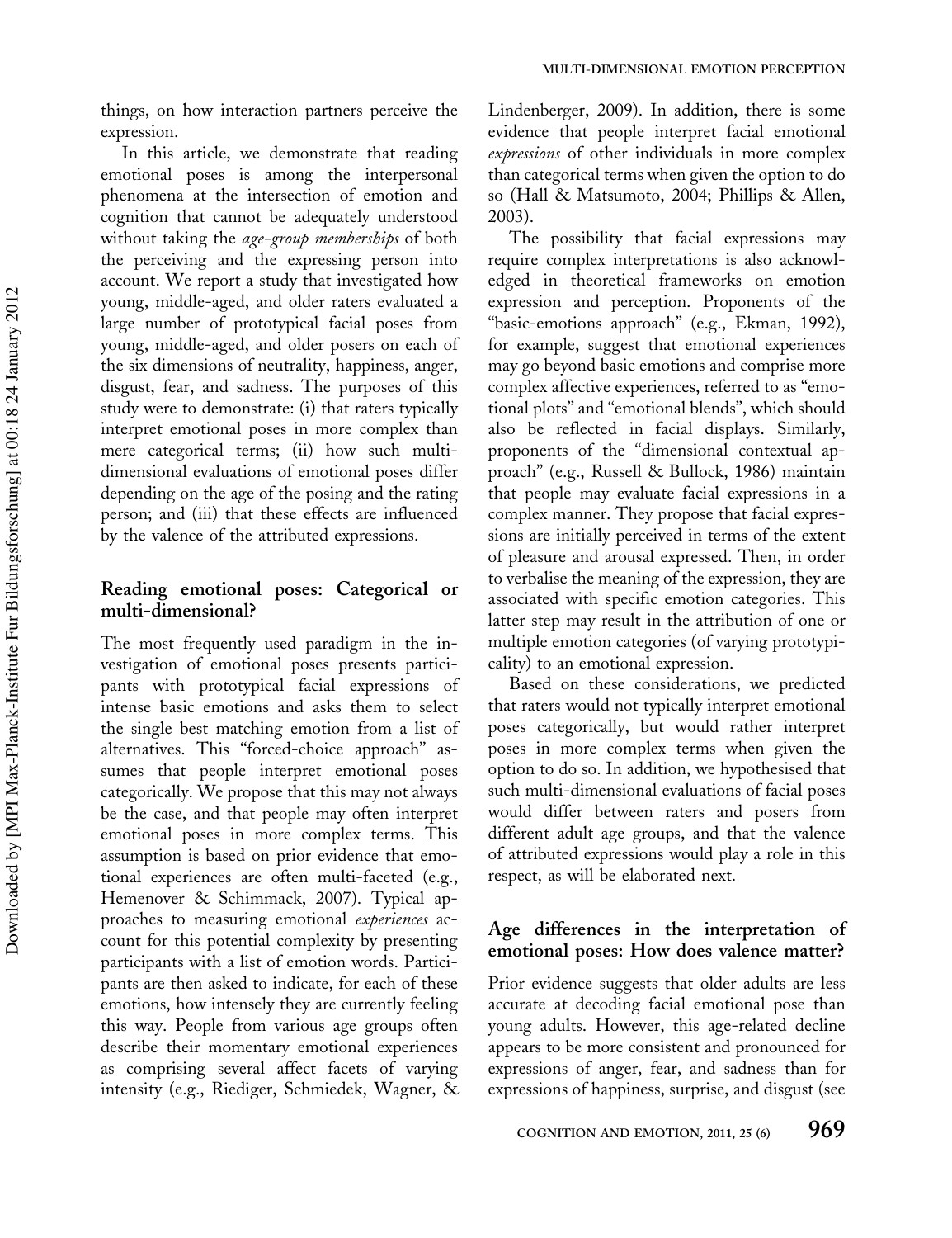Ruffman, Henry, Livingstone, & Phillips, 2008, for a meta-analysis).

The mechanisms underlying age differences in reading facial expressions are not yet well understood. They appear to be relatively independent of age-related declines in fluid-cognitive functioning (Phillips, MacLean, & Allen, 2002; Sullivan & Ruffman, 2004; but see Keightley, Winocur, Burianova, Hongwanishkul, & Grady, 2006). Some researchers have argued that age-related gradual atrophy of brain structures involved in emotion processing, or reduced availability of neurotransmitters leading to decreased activation of these areas, may contribute to age differences in reading emotional expressions (e.g., Ruffman et al., 2008).

Another line of argument maintains that adult age differences in the identification of emotional poses reflect age-related shifts in the motivation to process emotional information (e.g., Williams et al., 2006). This position derived from evidence of an age-related increase in preferential attention to positively, or away from negatively, valenced information (see Carstensen & Mikels, 2005, for a review). These effects have been interpreted within the framework of socioemotional selectivity theory, which proposes that increasing awareness of limited remaining lifetime shifts older adults' motivation towards wanting to maximise their emotional well-being. Age differences in the processing of positive and negative information are seen as instrumental in this respect (Carstensen, Fung, & Charles, 2003).

These age-differential cognitive styles in the processing of valenced information might also be at work in the multi-dimensional interpretation of emotional poses. Here, they might result in agerelated differences in attributing expressions that the poser *intended* to show and/or in attributing expressions that the poser did not intend to show. For example, when interpreting an angry pose, negativity avoidance/positivity effects might be reflected in ascribing a lower intensity of anger and/or in attributing some happiness. We therefore expected systematic valence-specific age differences in (i) the attributions of expressions that the poser intended to show (*target expressions*) and (ii)

the attributions of other expressions that the poser did not intend to show (non-target expressions). Specifically, we hypothesised that age differences in the motivation to attend to emotional information of different valence lead to an age-related decline in the attribution of negative, but not positive or neutral, target expressions, coupled with an agerelated increase in attributions of positive, but not negative or neutral, non-target expressions.

# How does age of poser affect the interpretation of emotional poses?

We further hypothesised that age-related changes in facial features and skin texture of posers make emotional expressions of older as compared to young posers more difficult to recognise. We therefore expected raters to attribute less target and more non-target expressions the older the posers, irrespective of the valence of the expression. This prediction is consistent with findings of the few available studies involving posers of various ages (Borod, Yecker, & Brickman, 2004; Ebner, He, & Johnson, 2011 this issue; Ebner & Johnson, 2009; Malatesta, 1987).

We also expected these age-of-poser effects to be less pronounced for older raters. We derived this prediction from evidence that people are best at interpreting emotional expressions by individuals of their own nationality, ethnicity, or cultural group (see Elfenbein & Ambady, 2002, for a meta-analysis). Several mechanisms to explain these in-group effects have been discussed, such as a better knowledge base for interpreting facial expressions conveyed by individuals of one's own culture, or a higher motivation to attend to, and process, expressions of individuals that belong to a cultural group with which one self-identifies. These in-group advantages in expression identification also extend to other group memberships, such as university affiliations or shared interests (Thibault, Bourgeois, & Hess, 2006). Thus, it stands to reason that age-group membership may have similar effects.

Empirical evidence regarding own-age advantages in expression identification is still scarce. Malatesta and colleagues (1987) found that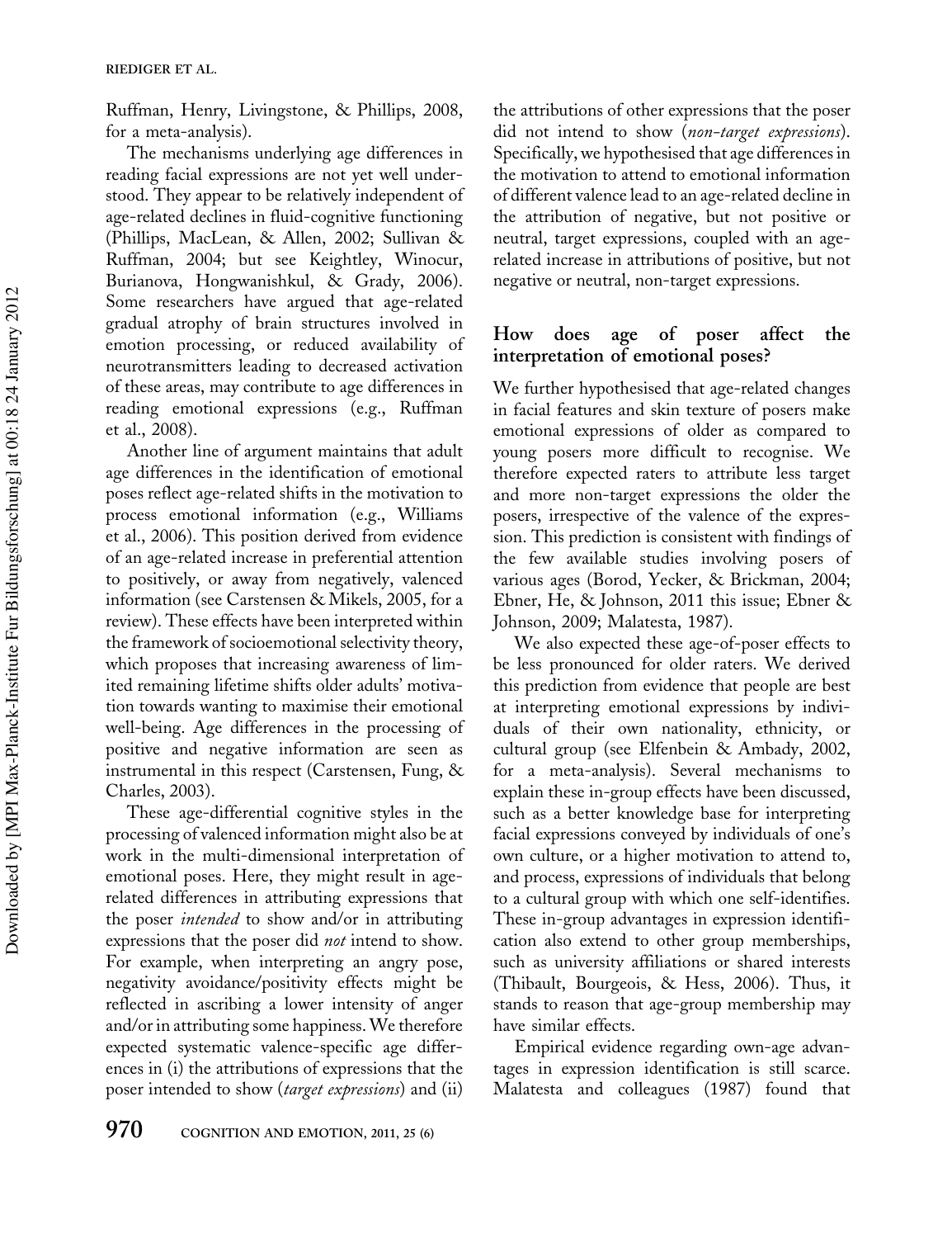expression recognition rates were lower when decoding spontaneous facial expressions of older adults as compared to decoding spontaneous facial expressions of young adults. This difference was less pronounced in older than in young raters, but older raters did not perform better than young raters when decoding emotional expressions of older adults. However, the numbers of expressers and raters per age group in this study were small. Two other investigations found no support for an own-age advantage in decoding posed facial expressions (Ebner et al., 2011 this issue; Ebner & Johnson, 2009). Both of these studies, however, used forced-choice paradigms, and primarily focused on the identification of target, but not nontarget, expressions. Furthermore, only young and older, but not middle-aged, adults were compared. The present study sought to extend this previous research, as summarised next.

#### The present study

Taken together, older adults, as compared to young adults, have been found to be less accurate at identifying emotional poses. In most previous studies, however, participants evaluated a relatively small number of poses, and were limited to choosing one single best matching emotion from several response options. This forced-choice approach assumes that people interpret emotional poses in categorical terms, when in fact they may attribute several simultaneous emotions to one facial emotion expression. The relatively small sets of stimuli may also limit the generalisability of these prior findings. Moreover, previous studies have typically analysed the "hit rate" of responses (i.e., correct recognition of the expression the poser intended to show). However, age differences may also be evident in systematic differences in attributing expressions that were *not* intended by the poser. Furthermore, while earlier studies often varied the age of the persons who rated the expressions, they did not typically vary the age of the persons who *posed* the expressions. Interpretations of emotional poses, however, may be influenced not only by the age of the perceiver, but also by the age of the poser. Finally, the

majority of studies compared young and older adults only. Little is known about how middleaged adults interpret emotional poses.

The present study sought to address these methodological limitations of earlier investigations. Specifically, we tested the following hypotheses: Participants would attribute more complex emotional experiences to emotional poses (instead of interpreting them in categorical terms) when given the option to do so in a multidimensional response format (Hypothesis 1). In line with assumptions of age-related increases in negativity-avoidance/positivity effects, we furthermore expected systematic valence-specific age differences in the attribution of both target and non-target expressions. In particular, we predicted an age-related decrease in correct attributions of negative expressions (anger, disgust, fear, and sadness), but not in correct attributions of happiness or neutrality (*Hypothesis 2a*). In addition, we expected an age-related increase in the attribution of happiness to expressions that were not intended to show happiness, while we expected no agerelated increase in the attribution of negative expressions (anger, fear, disgust, and sadness) or neutrality to expressions that did not target these emotions (Hypothesis 2b). Furthermore, we hypothesised that raters would attribute less target, and more non-target, expressions to poses from middle-aged or older as compared to young posers, irrespective of the valence of the expressions (Hypothesis 3). Finally, we expected that these latter age-of-poser effects would be attenuated the older the raters (*Hypothesis 4*).

## METHOD

#### Participants

The sample consisted of 154 ( $n = 76$  female) raters from three age groups: Young (20 to 31 years,  $n = 52$ ), middle-aged (44 to 55 years,  $n = 51$ ), and older (70 to 81 years,  $n = 51$ ) adults. Men and women were approximately equally distributed within each age group. All raters were German speaking and Caucasian. The latter criterion was included because the to-be-rated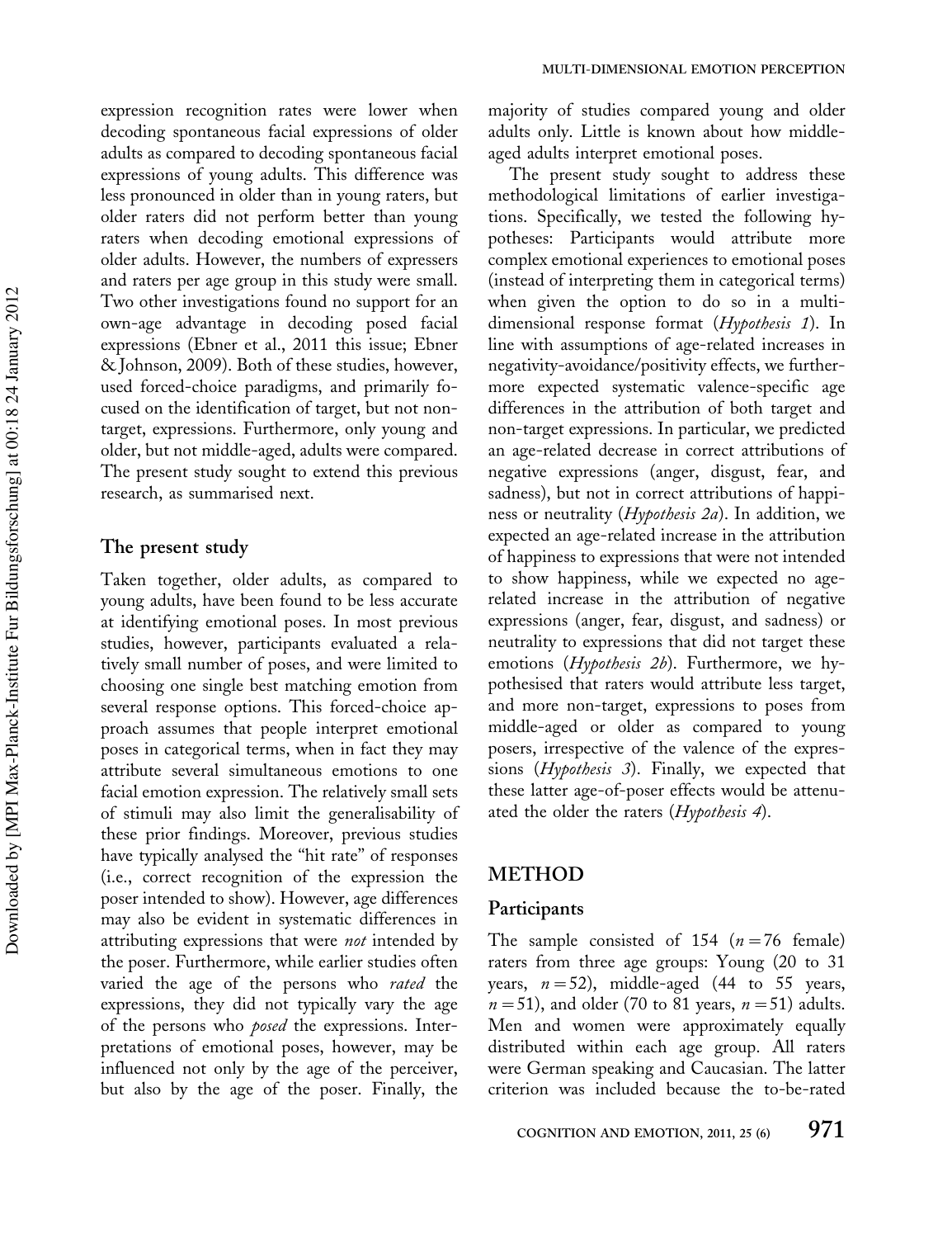emotional poses also were from Caucasian individuals, who represent the vast majority of the population in Germany. Participants were recruited through the Max Planck Institute for Human Development's subject pool and advertisements in local newspapers. Self-reported physical functioning in the sample was good (single item, "How would you describe your current general physical functioning?'', scale 1 to 8, with  $8 =$  *excellent*;  $M = 5.5$ ,  $SD = 1.5$  and did not vary significantly between age and gender groups (all  $ps$   $> .05$ ). Participants' visual-motor processing speed as assessed with the Digit-Symbol-Substitution Test (Wechsler, 1981) was comparable to typical performance levels (with young women and men,  $M_{\text{YW}} = 66.3$ ,  $SD = 11.1$ ;  $M_{\text{YM}} = 64.0$ ,  $SD = 9.6$ , scoring higher than middle-aged,  $M_{\text{MW}} = 46.0, SD = 9.1; M_{\text{MM}} = 48.5, SD = 14.4,$ and older women and men,  $M_{\text{OW}} = 44.8$ ,  $SD = 10.7; M<sub>OM</sub> = 47.7, SD = 12.1$ .

#### Posed facial expressions

Facial expressions were taken from the FACES database (Ebner, Riediger, & Lindenberger, 2010). In two parallel sets, the database contains 2,052 pictures of 171 Caucasian posers, each displaying neutral, happy, angry, disgusted, fearful, and sad facial expressions. Posers were young (19 to 31 years,  $n = 58$ ), middle-aged (39 to 55 years,  $n = 56$ , or older (69 to 80 years,  $n = 57$ ) adults, with approximately equal numbers of men and women in each of these groups. The creation of the database involved a standardised production and selection procedure to obtain maximally prototypical facial expression from each poser (see Ebner et al., 2010, for details). Figure 1 presents examples of facial expressions in the three age groups.

#### Rating procedure

Each rater was assigned to one of the two parallel sets, each containing 1,026 pictures.<sup>1</sup> First, participants were informed about the testing procedure and signed a consent form. Next, participants

were told that they would see faces, one at a time, and be asked to indicate (among other ratings) the extent to which each face expressed: (a) neutrality; (b) happiness; (c) anger; (d) disgust; (e) fear; and (f) sadness.

Facial expressions and rating dimensions were presented in randomised order. Response options ranged from 0 (does not apply at all) to 100 (applies completely), and were selected by adjusting a slider. Having rated a given expression on all six expression dimensions prompted the next facial expression to appear. Rating sessions were terminated after 100 minutes each. Participants rated a median number of 1,024 faces in an average of 11.28  $(SD = 4.7)$  test sessions. All participants were reimbursed for study participation. The study was approved by the ethics committee of the Max Planck Institute for Human Development.

#### Crossed-random effects analyses

For the majority of our analyses we used crossedrandom effects models; an approach that has recently been receiving increased attention (e.g., Baayen, Davidson, & Bates, 2008; Hoffman & Rovine, 2007). Crossed-random effects models offer a number of advantages over traditional analysis of variance models, such as the examination of associations among study variables within (rather than between) raters, the possibility of estimating the extent to which effects vary between posers and/or raters, and the maximisation of power through the use of full-information maximum likelihood (Baayen et al., 2008; Hoffman & Rovine, 2007). The conceptual approach of crossed-random effects models is similar to that of multilevel models. In contrast to multilevel models, which assume a nested (hierarchical) data structure, however, crossedrandom effects models permit independent sources of variance, which in our case refer to the posers and raters.

Using the lme4 (Bates & Maechler, 2009) and languageR packages (Baayen, 2009), we specified

<sup>1</sup> Stimulus set did not explain any variance in the analyses reported. We therefore collapsed across this factor in all analyses.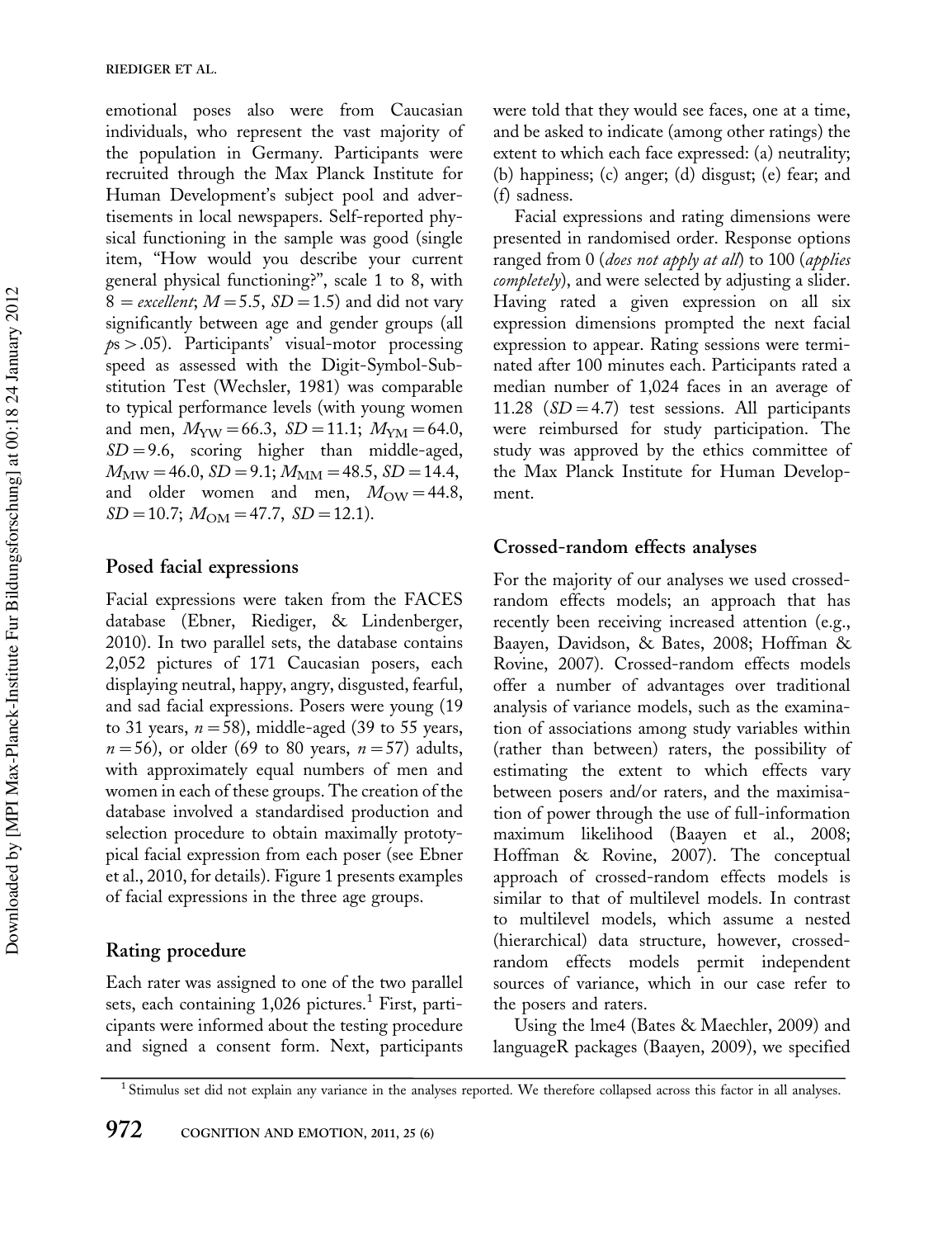

happy

angry



Figure 1. Sample facial expressions of posers from the three age groups. [To view this figure in colour. please visit the online version of this Journal].

six separate models with participants' ratings of the six expression dimensions as dependent variables. Predictors included the target expression (dummy coded with 1 indicating that the dependent variable corresponded to the target expression), the poser's age (dummy coded with young adults as reference group), and their interactions. The intercept was allowed to vary between posers and raters, and the slopes of the dummy variables for target expression and poser age group were allowed to vary between raters. All random effects were assumed to follow a

normal distribution and were treated as orthogonal. Likewise, the error term was assumed to be normally distributed with zero mean and variance  $\sigma_r^2$ . Moreover, we included the rater's age (dummy coded with young adults as reference group) as explanatory variable to predict the random effects (intercept and slopes).<sup>2</sup> We also conducted follow-up analyses to explore whether the reported effects differed between men and women. Apart from few exceptions, which are reported in the results section, this was not the case.

<sup>&</sup>lt;sup>2</sup> Crossed-random effects model equations:  $y_{ijk} = \beta_{0j} + \beta_{1j}$  (Target expression) +  $\beta_{2j}$  (Middle poser) +  $\beta_{3j}$  (Older poser) +  $\beta_{4j}$ (Target expression  $\times$  Middle poser) +  $\beta_{5j}$  (Target expression  $\times$  Older poser) +  $W_k + r_{ijk}$ . Predictors of random coefficients:  $\beta_{0j} = \gamma_{00} + \gamma_{01}$  (Middle rater) +  $\gamma_{02}$  (Older rater) +  $u_{0j}$ ;  $\beta_{1j} = \gamma_{10} + \gamma_{11}$  (Middle rater) +  $\gamma_{12}$  (Older rater) +  $u_{1j}$ ;  $\beta_{2j} = \gamma_{20} + \gamma_{21}$  $(Middle\ rate r) + \gamma_{22}$  (Older rater) + u<sub>2j</sub>;  $\beta_{3j} = \gamma_{30} + \gamma_{31}$  (Middle rater) +  $\gamma_{32}$  (Older rater) + u<sub>3j</sub>;  $\beta_{4j} = \gamma_{40} + \gamma_{41}$  (Middle rater) +  $\gamma_{42}$ (Older rater);  $\beta_{5j} = \gamma_{50} + \gamma_{51}$  (Middle rater) +  $\gamma_{52}$  (Older rater). Where  $y_{ijk}$  is the rating of the *i*th expression stimulus from the *k*th poser by the *j*th rater,  $W_k$  is the random effect for posers, and  $r_{ijk}$  is the random residual term. The fixed intercept (i.e., the expected rating of a young rater of a non-target expression posed by a young poser) is denoted by  $\gamma_{00}$ , the fixed intercept of the mth random coefficient ( $\beta_{0j}$  to  $\beta_{5j}$ ), by  $\gamma_{m0}$ ;  $\gamma_{m1}$  represents the fixed slope for age-of-rater dummy codes as predictors of the *mth* random coefficient, and  $u_{\rm mi}$  is the random residual term associated with the mth random coefficient for the *j*th rater (i.e., the rater-specific deviation from the fixed effect examined).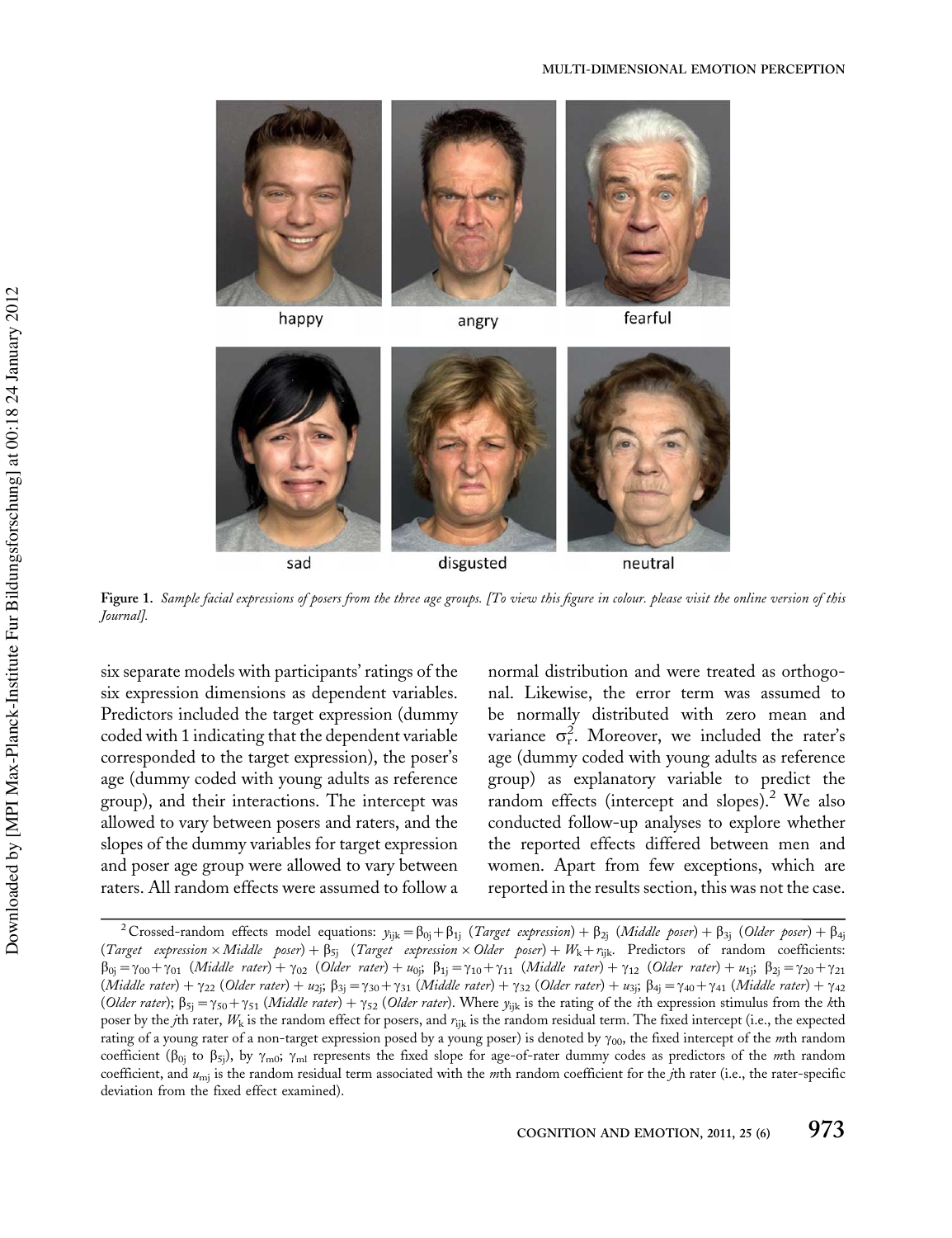#### RESULTS

## Multi-dimensional expression ratings (Hypothesis 1)

For  $M = 35.9\%$  (SD = 26.0) of rated expressions, raters used exactly one rating dimension and chose zeros on all other dimensions, with no significant differences between age groups of raters,  $F(2)$ ,  $(151) = 0.84$ ,  $p = .434$ . Thus, consistent with Hypothesis 1, the majority of evaluations reflected more complex, multi-faceted attributions rather than mere categorisations into discrete emotions. On average, raters chose values above zero for  $M = 2.46$  (SD = 1.15) of the six rating dimensions for a given expression, with no significant differences between age groups,  $F(2, 151) = 1.04$ ,  $p = 0.357$ . However, while on average the highest rating on one of the six rating dimensions was 82.93 ( $SD = 11.35$ ), the average second highest rating was only 21.82 ( $SD = 16.30$ ). Again, raters from different age groups did not differ in this respect for the highest,  $F(2, 151) = 0.98$ ,  $p = .377$ , and the second highest ratings,  $F(2)$ , 151)  $= 0.70, \ p = .499, \text{ respectively.}$  That is, as expected, raters interpreted facial poses in more complex than merely categorical terms, but nevertheless typically made a clear attribution to a primary expression.

#### Valence-specific variations in age-of-rater effects (Hypothesis 2)

The following results were derived from the crossed-random effects models previously introduced. As shown in Table 1, with the exception of happiness, the fixed intercepts in these models were significantly different from zero, but relatively small  $(< 12$  on a scale from 0 to 100). Thus, on average and with the exception of happiness, young raters attributed significant but small intensities of non-target expressions to young adults' poses. Variance components and random effects coverage ranges (the latter indicating the range of individual intercepts for 95% of the young posers and the range of individual intercepts for 95% of the young raters) indicate

considerable variations of intercepts between posers and raters, respectively.

In all six models, fixed slopes of target expression were of substantial size (i.e.,  $>64$ ) and significantly different from zero. This indicates that young raters, on average, differentiated well between expressions that were targeted and those that were not targeted in facial expressions of young posers. For example, young raters attributed 69.23 scale points more anger to young anger expressions than to young non-anger expressions. The variance components for these slopes were significant in all models, and the random effects coverage rates revealed substantial variation in the extent to which raters differentiated between target and non-target expressions.

Hypothesis 2a predicted an age-related decrease in the extent to which raters attributed negative affect (i.e., anger, disgust, fear, sadness), but not neutrality and happiness, to poses that were intended to show these expressions. Relevant parameter estimates are represented in the interactions between target expression and age group of raters, indicating whether ratings of target expressions differed between middle-aged (or older) and young raters. In line with our prediction, the interactions involving older raters were significant for anger, disgust, fear, and sadness, but not for neutrality and happiness (see Part A of Table 1). That is, young and older raters did not differ in their attributions of neutrality and happiness to neutral and happy target expressions, respectively. Older adults, however, attributed significantly less anger, disgust, fear, and sadness to poses that intended to show these expressions than did young raters. Middle-aged raters showed a similar pattern for two of the four negative expressions, that is, they attributed significantly less disgust and sadness to poses that intended to show these expressions than did young raters. None of these results differed between male and female raters (i.e., interactions with gender of raters:  $p > .05$ ).

Hypothesis 2b predicted an age-related increase in the extent to which raters attributed positive (i.e., happiness) but not negative affect (i.e., anger, disgust, fear, sadness) or neutrality to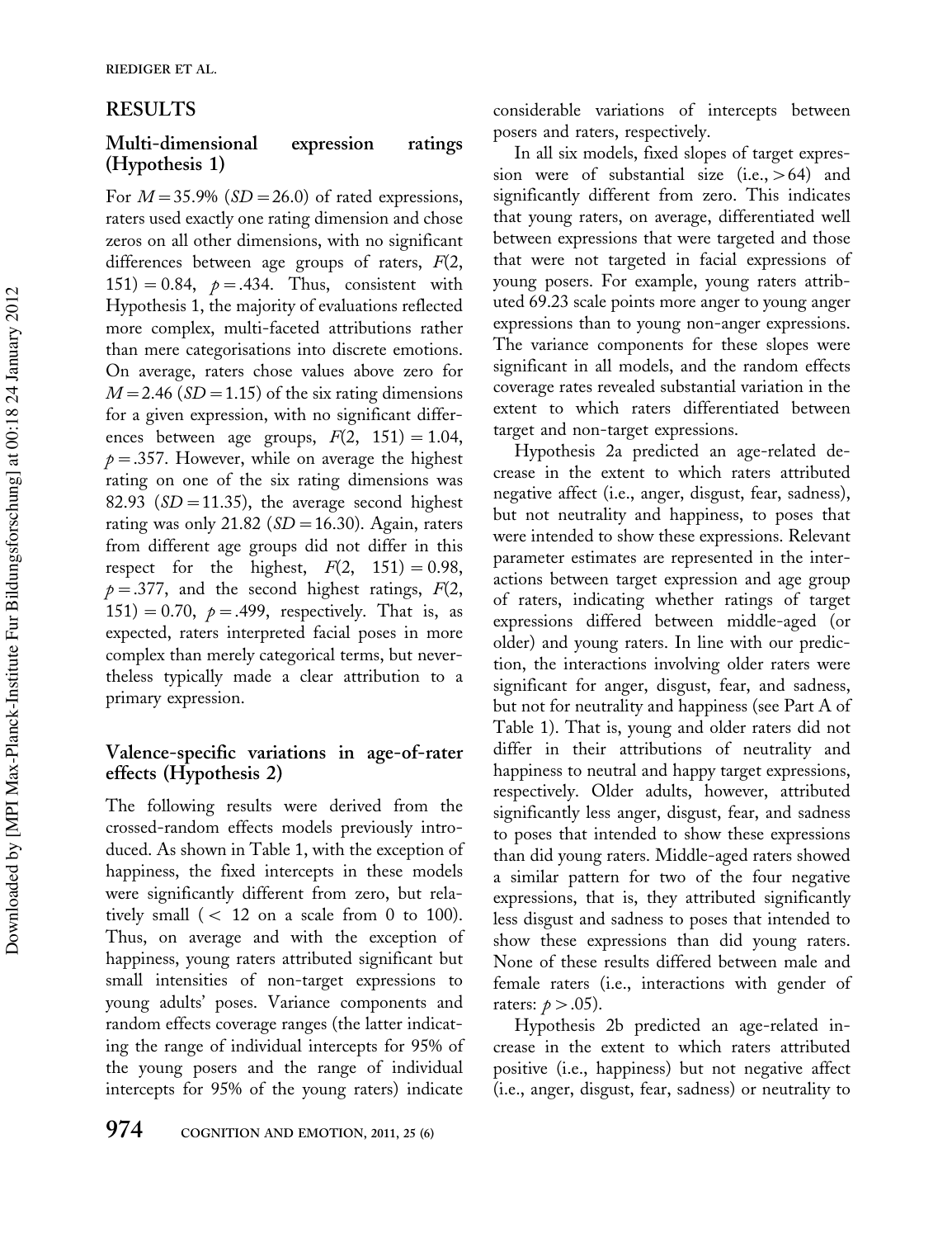| Parameters                                                       | Neutral            | Нарру              | Angry              | Disgusted         | Fearful          | Sad               |
|------------------------------------------------------------------|--------------------|--------------------|--------------------|-------------------|------------------|-------------------|
| <b>Fixed effects</b>                                             |                    |                    |                    |                   |                  |                   |
| Intercept                                                        | $4.10***$ $(1.26)$ | 1.27(0.70)         | $11.72**$ $(1.72)$ | $10.46**$ (1.39)  | $10.12**$ (1.73) | $9.12**$ (1.45)   |
| 95% CR (posers)                                                  | 0 to 9.79          | 0 to 4.33          | 5.21 to 18.23      | 0 to 16.35        | 5.59 to 14.65    | 0.52 to 17.72     |
| 95% CR (raters)                                                  | 0 to 21.35         | 0 to 10.91         | 0 to 35.60         | 0 to 29.50        | 0 to 34.65       | 0 to 28.22        |
| Expression <sup>a</sup>                                          |                    |                    |                    |                   |                  |                   |
| $\bullet$ Target                                                 | $80.90**$ (2.38)   | $89.83**$ (1.65)   | $69.23**$ (2.45)   | $64.44**$ (2.24)  | $67.04**$ (2.60) | $67.90**$ (2.12)  |
| 95% CR                                                           | 47.08 to 100       | 66.28 to 100       | 34.62 to 100       | 32.79 to 96.09    | 30.08 to 100     | 38.12 to 97.68    |
| Part A (Hypothesis 2a)<br>Target $\times$                        |                    |                    |                    |                   |                  |                   |
| • Middle rater                                                   | $-2.37(3.38)$      | $-2.65(2.34)$      | $-4.36(3.49)$      | $-6.76*(3.19)$    | $-4.91(3.69)$    | $-5.97*(3.01)$    |
| • Older rater                                                    | $-4.72(3.38)$      | $-2.66(2.34)$      | $-14.10**$ (3.49)  | $-11.91**$ (3.19) | $-7.79*(3.69)$   | $-7.16*(3.01)$    |
|                                                                  |                    |                    |                    |                   |                  |                   |
| Part B (Hypothesis 2b)<br>Age of rater <sup>b</sup>              |                    |                    |                    |                   |                  |                   |
| • Middle rater                                                   | 1.20(1.72)         | 1.15(1.20)         | 0.71(2.37)         | $-0.84(1.90)$     | $-0.51(2.43)$    | $-1.27(1.90)$     |
| $\bullet$ Older rater                                            | $4.40*(1.72)$      | $2.15*(0.96)$      | 2.96(2.37)         | 1.60(1.90)        | 2.38(2.43)       | 1.54(1.90)        |
| Part C-1 (Hypothesis 3)<br>Target $\times$                       |                    |                    |                    |                   |                  |                   |
| • Middle poser                                                   | $-6.83**$ (0.55)   | $-1.53**$ (0.30)   | $-6.33**$ (0.70)   | $-2.22**$ (0.64)  | $-1.18*(0.59)$   | $-6.35**$ (0.65)  |
| • Older poser                                                    | $-14.68**$ (0.54)  | $-3.72**$ (0.30)   | $-15.10**$ (0.70)  | $-9.18**$ (0.64)  | $-1.99**$ (0.58) | $-12.25**$ (0.65) |
| Part C-2 (Hypothesis 3)                                          |                    |                    |                    |                   |                  |                   |
| Age of poser <sup>c</sup><br>$\bullet$ Middle                    | 0.92(0.62)         | 0.28(0.32)         |                    | 0.04(0.62)        |                  |                   |
| 95% CR                                                           | $-2.07$ to 3.91    | $-0.78$ to 1.34    | $1.88**$ (0.68)    |                   | $0.96*(0.49)$    | $2.00**$ (0.85)   |
| $\bullet$ Older                                                  | $3.38** (0.77)$    | $1.07**$ (0.37)    | $4.54**$ (0.73)    | $-0.35(0.66)$     | 0.79(0.53)       | $3.65**$ (0.93)   |
| 95% CR                                                           | $-3.88$ to 10.64   | $-1.90$ to 4.04    | 0.54 to 8.54       | $-3.82$ to 3.12   | $-2.05$ to 3.63  | $-1.76$ to 9.06   |
|                                                                  |                    |                    |                    |                   |                  |                   |
| Part D-1 (Hypothesis 4)<br>Target $\times$ Middle poser $\times$ |                    |                    |                    |                   |                  |                   |
| • Middle rater                                                   | 1.17(0.78)         | 0.39(0.43)         | $2.63**$ (0.99)    | $-1.04(0.91)$     | 1.06(0.83)       | $-1.74(0.93)$     |
| Older rater<br>$\bullet$                                         | 0.34(0.77)         | 0.62(0.43)         | $4.81**$ (0.99)    | $-1.27(0.91)$     | $-0.14(0.83)$    | $-0.92(0.93)$     |
| Target $\times$ Older poser $\times$                             |                    |                    |                    |                   |                  |                   |
| • Middle rater                                                   | $-0.66(0.77)$      | 0.23(0.43)         | 1.42(0.99)         | $-0.06(0.91)$     | 0.43(0.83)       | $-2.82**$ (0.93)  |
| Older rater<br>$\bullet$                                         | $-0.99(0.77)$      | $1.92^{**}$ (0.43) | $4.70**$ (0.98)    | 1.29(0.91)        | $-0.06(0.82)$    | $-2.38**$ (0.92)  |
|                                                                  |                    |                    |                    |                   |                  |                   |

Table 1. Crossed-random effects analyses predicting ratings of facial expressions from target expression, age of rater, and age of poser.

COGNITION

AND

EMOTION,

 2011,25 (6)

MULTI-DIMENSIONALMULTI-DIMENSIONAL EMOTION PERCEPTION EMOTIONPERCEPTION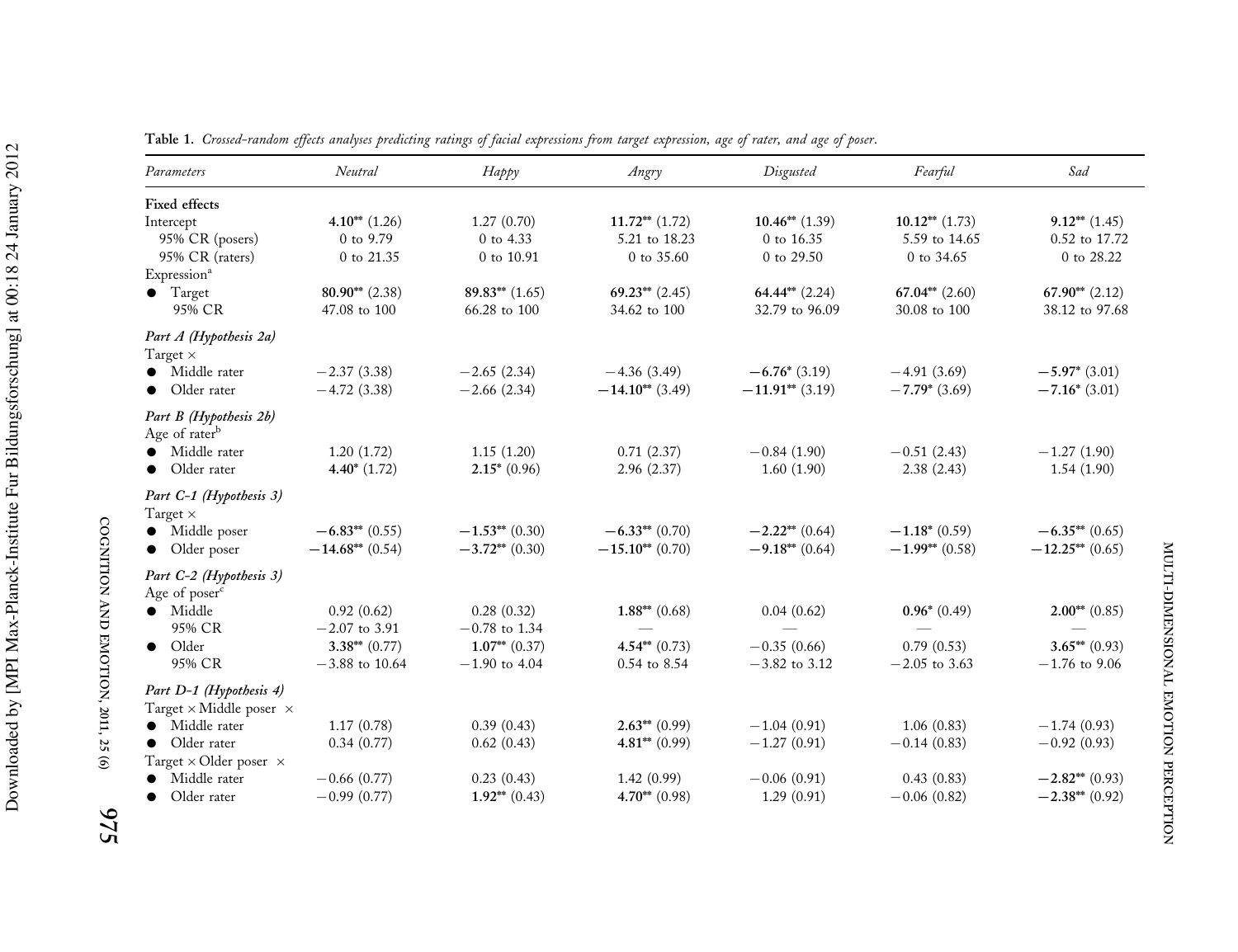Table 1 (Continued)

| Parameters                         | Neutral           | Happy          | Angry                       | Disgusted     | Fearful       | Sad            |
|------------------------------------|-------------------|----------------|-----------------------------|---------------|---------------|----------------|
| Part D-2 (Hypothesis 4)            |                   |                |                             |               |               |                |
| Middle poser $\times$              |                   |                |                             |               |               |                |
| Middle rater<br>$\bullet$          | $-0.06(0.44)$     | $-0.24(0.21)$  | $-0.35(0.42)$               | $-0.40(0.40)$ | $-0.15(0.34)$ | $-0.78*(0.40)$ |
| Older rater<br>$\bullet$           | $-1.15***$ (0.44) | $-0.13(0.21)$  | $-0.34(0.42)$               | $-0.26(0.40)$ | 0.03(0.34)    | $-0.16(0.40)$  |
| Older poser $\times$               |                   |                |                             |               |               |                |
| Middle rater                       | 1.02(0.79)        | $-0.37(0.35)$  | $-1.13$ <sup>*</sup> (0.57) | $-0.60(0.51)$ | 0.29(0.45)    | $-0.46(0.66)$  |
| Older rater<br>$\bullet$           | $-0.32(0.79)$     | $-0.76*(0.34)$ | $-2.35**$ (0.57)            | $-0.36(0.51)$ | 0.78(0.44)    | 0.61(0.66)     |
| Variance components                |                   |                |                             |               |               |                |
| Intercept <sup>d</sup>             |                   |                |                             |               |               |                |
| Posers<br>$\bullet$                | $8.08**$          | $2.34$ **      | $10.60**$                   | $8.66$ **     | $5.12$ **     | $18.51$ **     |
| Raters<br>$\bullet$                | $74.39$ **        | $23.24$ **     | $142.61$ **                 | $90.64$ **    | $150.46$ **   | $91.16$ **     |
| Slopes <sup>e</sup>                |                   |                |                             |               |               |                |
| Target<br>$\bullet$                | 285.97**          | $138.81$ **    | 299.54**                    | $250.44$ **   | 341.57**      | $221.67$ **    |
| Middle poser                       | $2.24$ **         | $0.28$ **      | 0.26                        | 0.55          | < 0.01        | 0.57           |
| Older poser                        | $13.18$ **        | $2.20$ **      | $4.00**$                    | $3.01$ **     | $2.02$ **     | $7.32**$       |
| Residual <sup>t</sup><br>$\bullet$ | $314.31$ **       | $96.65$ **     | $510.02$ **                 | 432.47**      | $359.35$ **   | 448.98**       |

Notes: Results from crossed-random effects models estimated using the lme4 (Bates & Maechler, 2009) and languageR packages (Baayen, 2009). Bold font indicates significant results. Values for fixed effects reported in table: parameter estimates (standard errors). Significance levels for fixed effects were estimated using the pvals function defined in the languageR package. Significance levels for variance components were determined by fitting the model with and without the respective variance components and comparing the quality of fits using likelihood ratio tests (Baayen et al., 2008). 95% CR = 95% coverage range for the random effect (variation) around the fixed effect (fixed parameter estimate $\pm 2\sqrt{\ }$  random parameter estimate; Hoffman & Rovine, 2007). Middle rater/poser = middle-aged rater/poser. <sup>a</sup> Dummy coded, reference group non-target expression. <sup>b</sup> Dummy coded, reference group young rater. C Dummy coded, reference group young poser. <sup>d</sup> Estimated variation of intercepts between posers and between raters. <sup>e</sup> Between-rater variance slopes. <sup>f</sup> Remaining within-person variance.  $*\rho \le .05; **\rho < .01$ .

COGNITION

AND

EMOTION,

 2011, 25(6)

Downloaded by [MPI Max-Planck-Institute Fur Bildungsforschung] at 00:18 24 January 2012 Downloaded by [MPI Max-Planck-Institute Fur Bildungsforschung] at 00:18 24 January 2012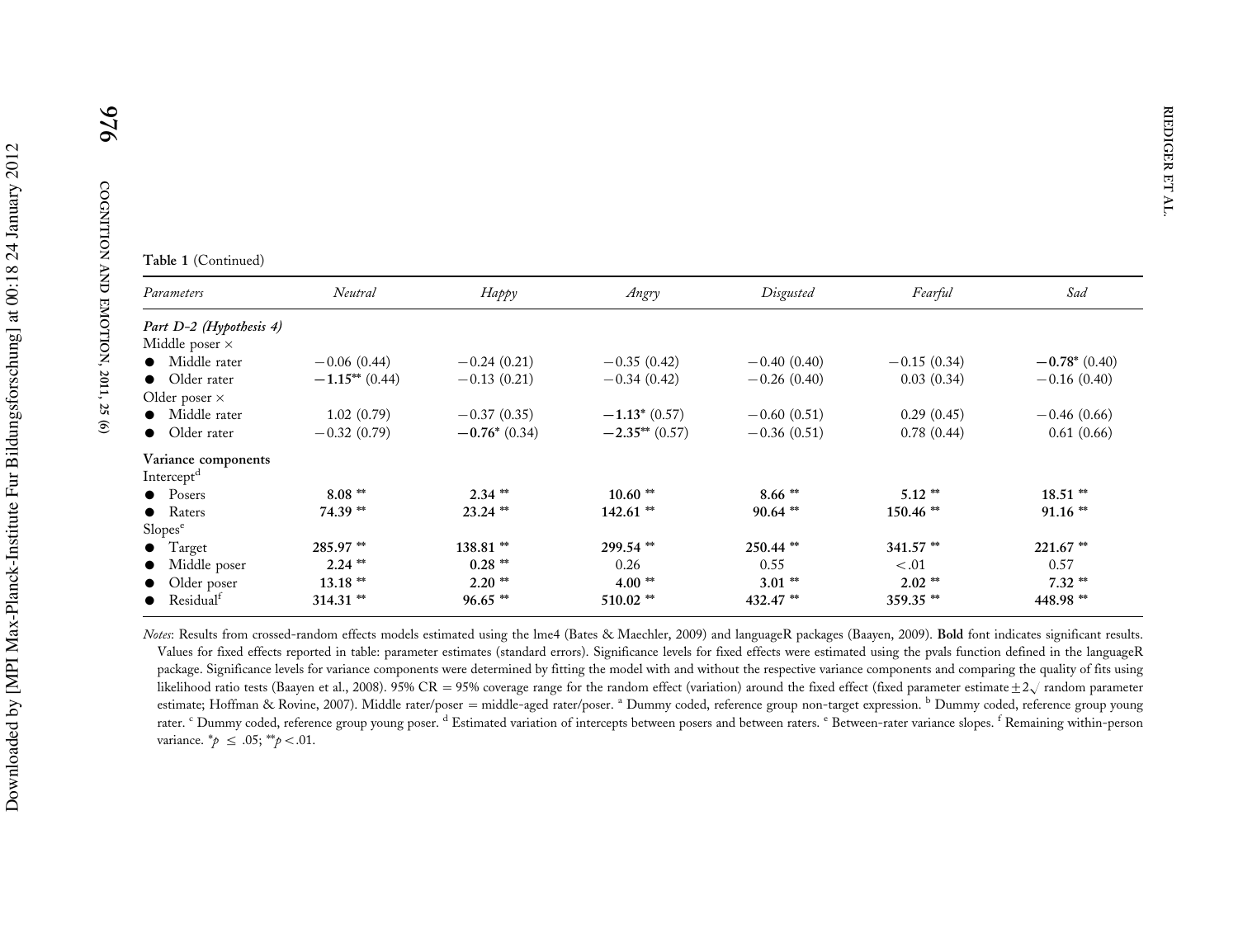poses that did not target these expressions. Relevant parameter estimates involve the fixed slopes of the dummy variables for age group of raters, which denote the difference in the ratings of non-target expressions by middle-aged (or older) compared to young raters. Consistent with our prediction, older raters attributed significantly more happiness to expressions that were not intended to show happiness (see Part B of Table 1) than did young raters. Middle-aged and young raters did not differ in this respect. Unexpectedly, the same pattern of findings also emerged with respect to neutrality ratings (i.e., older compared to young raters attributed more neutrality to non-neutral expressions). As expected, however, there were no significant ageof-rater effects for any of the four negative dimensions, indicating that the extent to which raters attributed anger, disgust, fear, or sadness to poses that did not target these expressions did not differ significantly between age groups. None of these results differed between male and female raters (i.e., each interaction with gender of raters:  $p > .05$ ).

#### Age-of-poser effects (Hypothesis 3)

Hypothesis 3 predicted that poses from middleaged or older as compared to young posers would be more difficult to interpret, irrespective of their valence. Significant target expression  $\times$  age of poser interactions indicated for all rating dimensions that young raters attributed significantly less of the intended expressions to poses by middleaged and older posers than to poses expressed by young posers (see Part C-1 of Table 1). Interestingly, follow-up analyses showed that these ageof-poser effects were moderated by the gender of the posers for all expressions except neutrality and anger. For disgust, fear, and sadness most of these effects were less pronounced in female posers; parameter estimates for target expression  $\times$  age of poser  $\times$  gender of poser interactions (1 = female): disgust, 4.21,  $p < .001$  (middle-aged posers), 8.08,  $p < .001$  (older posers); fear, 1.60,  $p = .019$  (middle-aged posers),  $-1.09$ ,  $p = .107$  (older posers); sadness, 3.22,  $p < .001$  (middle-aged posers), 6.40,

 $p < .001$  (older posers). For happiness, the pattern was reversed and age-of-poser effects were slightly more pronounced for female than for male posers; parameter estimates for target expression  $\times$  age of poser  $\times$  gender of poser interactions (1 = female):  $-0.90, p = .011$  (middle-aged posers),  $-0.80,$  $p = .023$  (older posers).

The fact that 7 (out of 12) age-of-poser effects were significant is also largely consistent with Hypothesis 3 (see Part C-2 of Table 1). These effects indicate that young raters, on average, attributed more non-targeted expressions (i.e., expressions that were not intended by the poser) to poses from middle-aged and/or older posers than to poses from young posers. The significant effects pertained to non-target attributions of anger, fear, and sadness for poses from middleaged posers and to non-target attributions of neutrality, happiness, anger, and sadness for poses from older adults and held for poses from male and female posers (each interaction with gender of posers:  $p > .05$ ). Two variance components of the slopes for middle-aged posers (ratings of neutrality and happiness), and all variance components of the slopes for older posers were significantly different from zero. This indicates some between-rater variation in the effects for poses from middle-aged posers, and substantial between-rater variation in these effects for poses from older posers.

#### Age-of-rater partly moderates age-of-poser effects (Hypothesis 4)

Hypothesis 4 predicted that age-of-poser effects previously described would be most evident among young raters and less pronounced the older the raters. Results summarised in Part D of Table 1 support this prediction only partially. Six (out of 12) target-expression  $\times$  age-ofposer  $\times$  age-of-rater interactions were significantly different from zero (see Part D-1 of Table 1). These interactions involved happiness, anger, and sadness. For happiness and anger, the effects were in the hypothesised direction. That is, middle-aged and older raters were less affected in their target ratings of happy and angry poses by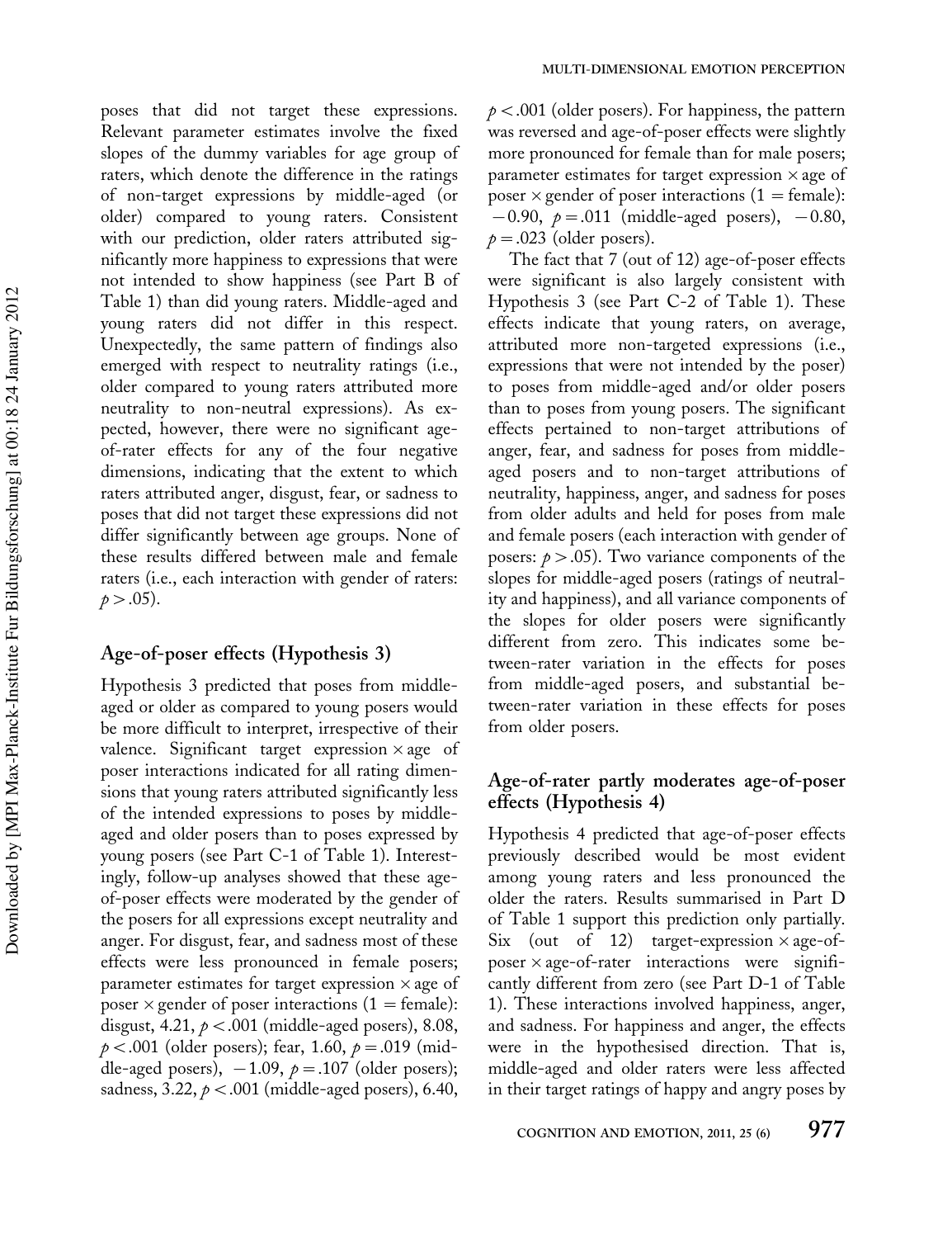the age of the posers than were young raters. The upper panel of Figure 2 exemplifies this finding for anger ratings. It shows that, as expected, differences in target anger ratings between age groups of raters were most pronounced for angry expressions posed by young posers, and less evident for expressions posed by middle-aged and/or older posers. For sadness, the pattern was reversed. Contrary to our predictions, differences in target ratings of sadness between age groups of raters were most evident for expressions by older posers (see lower panel of Figure 2).

Regarding ratings of non-target expressions, five (out of 12) age-of-poser  $\times$  age-of-rater interactions were significantly different from zero (see



Figure 2. Age-of-poser  $\times$  age-of-rater effects for the examples of anger and sadness ratings for anger and sadness expressions (model predictions): Differences between age groups of raters in attributions of anger to anger expressions were most evident for young posers, and less pronounced for middle-aged and older posers (upper panel). For sadness (lower panel), the pattern was reversed: Age-of-rater effects in target ratings of sadness were most evident for expressions by older posers. Arrow length reflects difference between young and older raters.

Part D-2 of Table 1). These interactions involved neutrality, happiness, anger, and sadness, that is, four of the five rating dimensions with significant age-of-poser effects. In all of these cases, the direction of the moderation was in the hypothesised direction: Middle-aged and older raters were less affected in their attributions of non-target expression by the age of the posers than were young raters. In other words, young, as compared to middle-aged or older, raters showed a steeper increase in attributing neutrality, happiness, anger, and sadness to poses that did not target these expressions when the posers were middle-aged or older than when they were young. These results, however, need to be interpreted with caution because the effect sizes were small and the repeated significance testing may have increased the probability of falsely rejecting the null hypothesis.

#### DISCUSSION

This study demonstrates that, to understand how people read emotional poses, it is necessary to take the age of posers and perceivers into account. Our study extends earlier research by investigating how young, middle-aged, and older raters evaluated a large number of facial expressions posed by young, middle-aged, and older posers on multiple dimensions. Results showed that raters used more complex, as opposed to merely discrete categorical, evaluations when given the option to do so, and that these multi-dimensional expression evaluations differed between age groups of raters and posers. Furthermore, age-related differences between raters in evaluating target *and* non-target expressions varied systematically with the valence of the attributed expressions and, partly, with the age of the posers.

#### Interpretations of emotional poses are often multi-faceted

Raters of all age groups attributed multi-faceted experiences to the majority of expressions. Typically, participants assigned a primary expression of high intensity and at least one additional expression of substantially lesser intensity to posed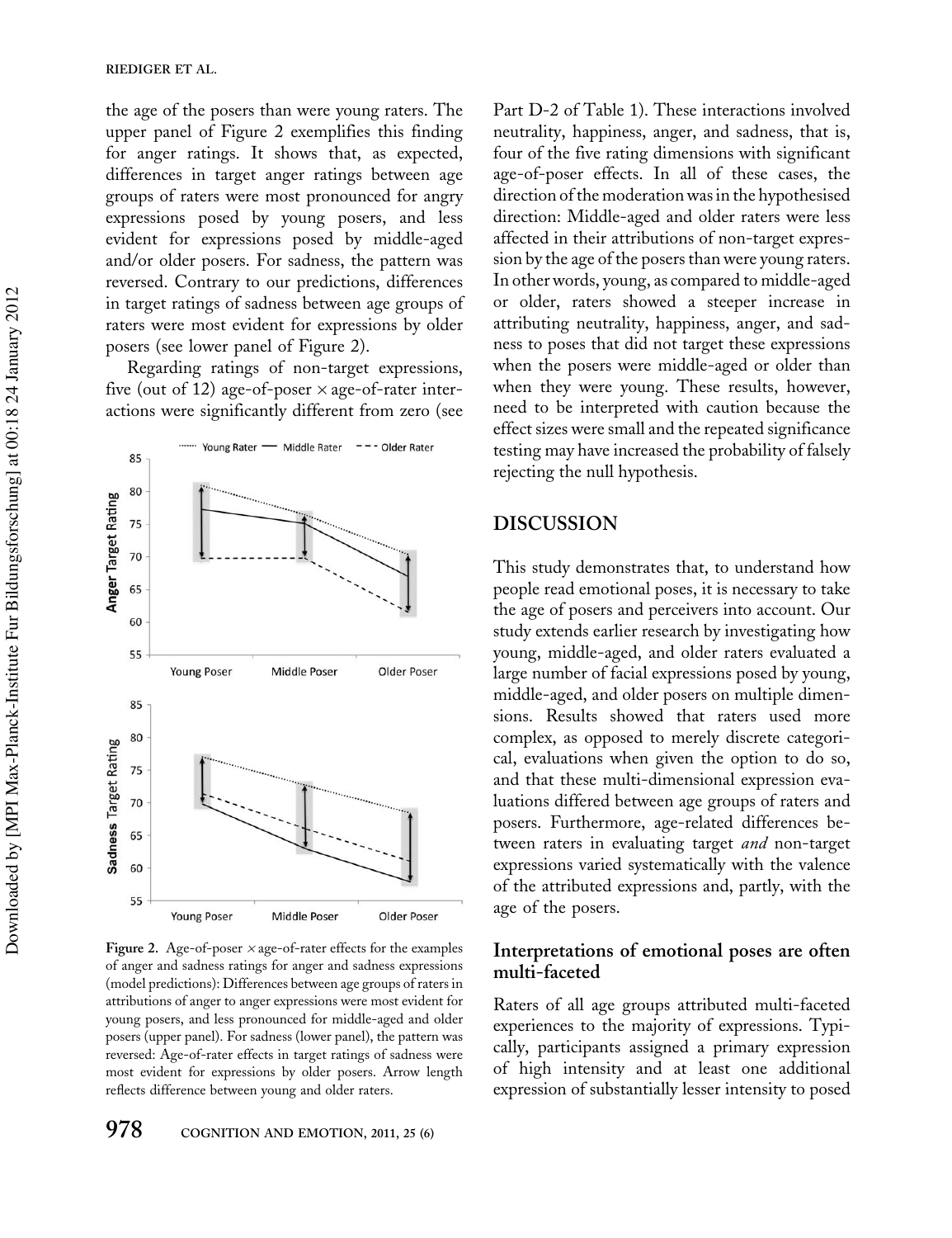expressions. Although theoretical frameworks on emotion expression and perception acknowledge that facial expressions may invite complex interpretations (e.g., Ekman, 1992; Russell & Bullock, 1986), prior research typically used forced-choice measures that do not allow for this possibility. It may be possible, however, that the multi-dimensional approach used in this study elicited demand characteristics, which may have further contributed to participants' tendency to attribute a mixture of different feelings of varying intensities to an emotional pose. Nevertheless, the findings discussed next suggest that a multi-dimensional approach may be more suited than ''traditional'' forced-choice paradigms to capture the, in parts subtle, age differences in interpretations of emotional poses.

## Age-of-rater effects differ by valence of attributed expression

Age differences in reading emotional poses varied systematically depending on the valence of the attributed expression. This finding is consistent with proposals of an age-related increase in the motivation to attend to positive, and away from negative, information, presumably as a means to maximise emotional well-being (Carstensen & Mikels, 2005). Extending earlier investigations, our study showed that age-related increases in negativity-avoidance/positivity effects were evident in attributions of both expressions that the posers intended to show and expressions that the posers did not intend to show: Older as compared to young raters attributed less anger, disgust, fear, and sadness to poses that targeted these expressions. These effects were limited to negative expressions, with no evidence of age-related differences in attributing neutrality and happiness to neutral and happy expressions. In addition, older as compared to young raters attributed more neutrality and happiness to expressions that were not targeted at expressing neutrality or happiness, respectively. There were no age-related differences in the attribution of negative non-target expressions.

In short, there was an age-related *decrease* in the attributions of negative, but not positive and neutral, target expressions, coupled with an agerelated *increase* in the attributions of positive and neutral, but not negative, non-target expressions. These age differences were largely specific to comparisons between young and older raters, with only few significant differences between young and middle-aged raters.

This pattern of findings speaks against the argument that negativity avoidance/positivity effects in emotion identification simply represent a methodological artefact that results from the fact that happiness is easier to recognise than negative emotions (Ebner & Johnsons, 2009; Isaacowitz et al., 2007; Ruffman et al., 2008). This argument cannot account for our finding that older raters attributed more happiness to expressions that were not intended to show happiness. We therefore conclude that our findings are consistent with the idea that age-differential cognitive styles in processing emotional information are at work when reading emotional poses (e.g., Bucks, Garner, Tarrant, Bradley, & Mogg, 2008; Keightley et al., 2006; Orgeta & Phillips, 2008). Disentangling of the specific cognitive processes involved herein remains an important task for future studies. Age differences in selective attention to those cues of an expression that signal a particular positive or negative experience may play a role here. Also, there may be age differences in the intensity thresholds of cues that raters use for particular positive and negative emotions. It may, for example, be that with increasing age, positiveaffect cues can be less intense, but negative-affect cues need to be more intense, to be interpreted as signals of a particular positive and negative expression, respectively. This may result in older adults' interpreting expressions as more positive and less negative than younger age groups.

The age-related increase in the attribution of neutrality to non-neutral expressions was unexpected. Overall, the present pattern of findings suggests that some of the age differences in reading facial poses may reflect older adults' heightened motivation to attend to positive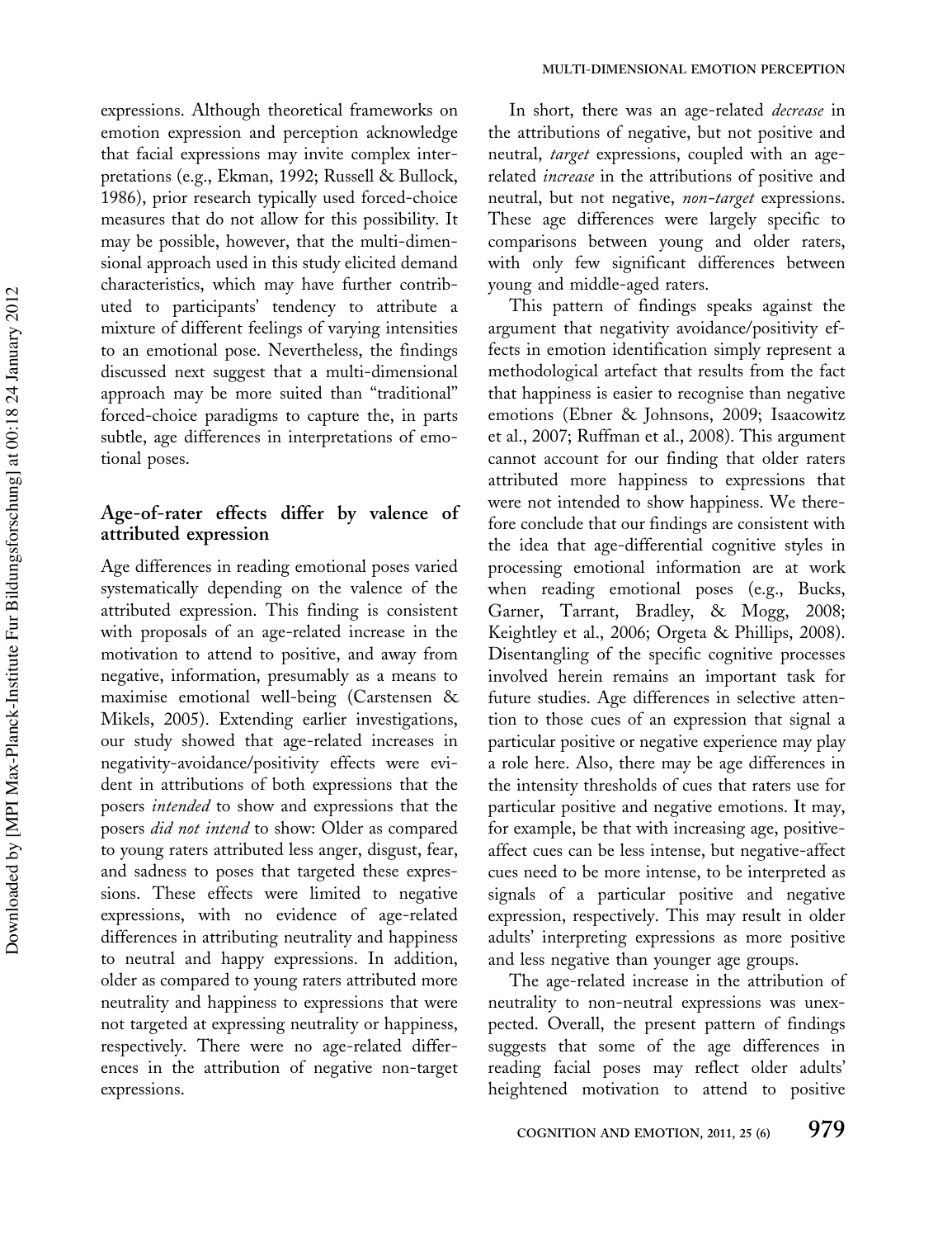information, while averting attention away from negative information.

Given the large number of facial expressions rated in the present study, it seems unlikely that our findings are specific to this set of stimuli, a possibility more likely in studies using considerably fewer stimuli. This methodological difference among studies may also explain discrepancies between the present and previous findings, such as those suggesting that age differences in ratings of disgust in faces may be different from those of other negative expressions, such as anger, fear, or sadness (e.g., Calder et al., 2003; Orgeta & Phillips, 2008), or those suggesting that older adults may generally tend to attribute less intense experiences to facial expressions, regardless of their valence (Phillips & Allen, 2003).

#### Age of poser matters, too

Attributions of target and non-target expressions not only varied between raters, but also between posers of different age groups. With increasing age of the posers, raters tended to attribute less of the expression the poser intended to show. Interestingly, for disgust, fear, and sadness, these age-of-poser effects were smaller, and for happiness, they were larger in female than in male posers. Age-of-poser effects were also evident in raters' assigning more non-target expressions on all rating dimensions except disgust with increasing age of the posers.

Overall, our findings are consistent with previous evidence suggesting that facial expressions are more difficult to decode for older than for young posers (Borod et al., 2004; Ebner & Johnson, 2009; Malatesta, 1987). They also suggest that this may be particularly pronounced if the poser is male. Estimates of variance components in our analyses, however, indicated substantial between-rater variability in age-of-poser effects, particularly for older posers. That is, there were differences among raters regarding the extent to which their expression ratings varied depending on the age of the posers. The causes that may underlie these age-of-poser effects, and the between-rater variations therein, remain to be investigated in

future studies. Possible factors may be characteristics of both the poser (such as facial structures, skin texture, or ability to follow the multi-stage instructions used in the creation of the stimulus material) and/or the rater (such as subjective theories about emotional experiences in men and women of different ages, or differences in the amount of contact with different age groups; Harrison & Hole, 2009).

Some support for the latter conjecture that characteristics of the raters may matter in this respect comes from the fact that some, but not all, of the age-of-poser effects differed across age groups of raters. These effects were partly evident for ratings of neutrality, happiness, anger, and sadness, and were comparatively most pronounced for anger and sadness. The majority of these effects indicated that young raters showed a steeper decline in accuracy than middle-aged or older raters when decoding expressions posed by middle-aged or older adults as compared to adults of their own age group. There was, however, one exception: With increasing age of the poser, raters attributed less sadness to expressions that targeted sadness, and this effect was especially pronounced with increasing age of the raters.

It is possible that such in-group effects of reading emotional poses result from the better knowledge, or greater experience, that people have about the facial expressions of their own social group. They may also derive from a stronger motivation to attend to, and process, expressions of individuals that belong to a group with which one self-identifies. These explanations cannot, however, account for middle-aged and older raters' attributions of less sadness to sad expressions of older posers. Sadness may become a more selfrelevant emotion throughout adulthood when losses in various life domains gradually outweigh gains. One could therefore speculate that attribution of a lower intensity of sadness to sad older, as compared to sad young, faces may serve moodregulatory functions in middle-aged and older adults. In addition, this effect may reflect age differences in subjective theories about how adults of different age groups experience and express episodes of sadness. Further research is necessary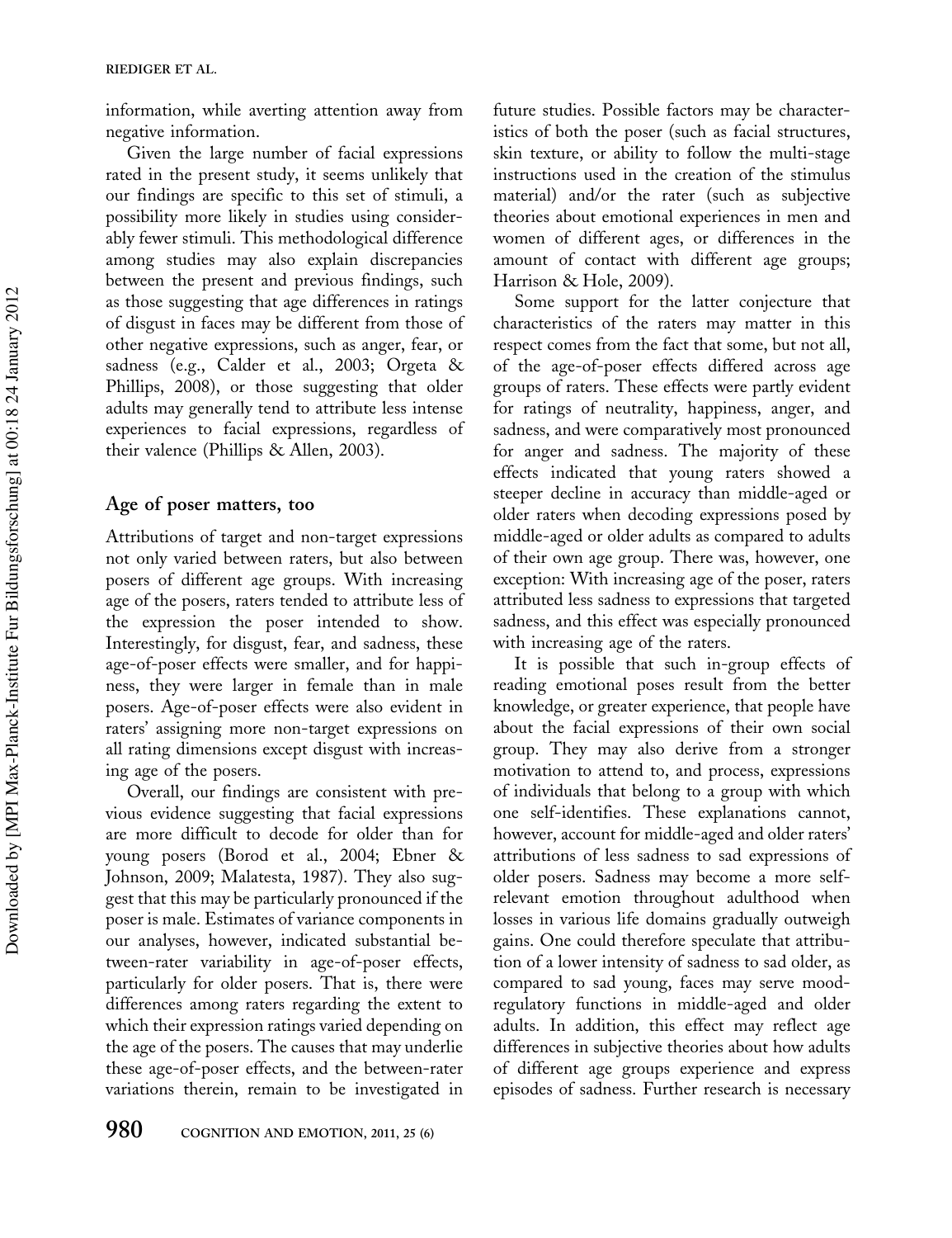to replicate these differences in the direction of own-age effects as a function of the facial expression, and to reveal the underlying mechanisms.

Importantly, only a subset of the age-ofposer  $\times$  age-of-rater effects was significant in this study, and all of the effects were small and therefore difficult to detect in studies with lower power. This may explain why previous research with forced-choice ratings, representing less sensitive measures, did not yield any such effects (Ebner & Johnson, 2009; Ebner et al., 2010). Furthermore, and similar to the study by Malatesta and colleagues (Malatesta, 1987), the own-age effects in the present study did not reverse the direction of any of the main effects of age of raters. That is, middle-aged and older raters never outperformed young raters, even when they rated expressions displayed by members of their own age group. Rather, our findings suggest that for neutrality, happiness, and anger, differences between age groups of raters may be overestimated when only expressions from young, but not middle-age and older, posers are considered, and that they may be underestimated in the case of sadness.

#### Summary and outlook

This study suggests that evaluations of emotional poses are often multi-faceted. Furthermore it demonstrates that the age of both the poser and the rater influence the reading of emotional poses. Among raters, there was an age-related *decrease* in the attribution of negative, but not positive and neutral, target expressions, and an age-related increase in attributions of positive and neutral, but not negative, non-target expressions. This pattern of findings is consistent with the idea of age-differential cognitive styles in attending to positive, and away from negative, information. Furthermore, reading posed facial expressions was more difficult the older the poser, particularly for male posers. These age-of-poser effects partly differed across age groups of raters: While some of the age-of-poser effects for neutrality, happiness, and anger were most pronounced in young raters, and attenuated (but never reversed) in

middle-aged and older raters, the opposite pattern emerged for sad expressions.

Future studies will have to explore whether the present results generalise to less intense facial expressions than the ones used in this study, to other modalities of emotional posing (e.g., voice or posture), and to spontaneous (i.e., non-posed) and dynamically changing expressions of emotional experiences. Moreover, whether the observed cross-sectional differences between age groups reflect cohort differences or generalise to withinperson changes over time also remains to be investigated. Another important future research question pertains to potential implications that the age effects in reading emotional poses may have for the social lives of adults from different ages. Based on our findings, we argue that addressing these future research questions will benefit from using more sensitive measures than forced-choice paradigms, from varying the age of the posing as well as of the rating persons, and from investigating relevant effects with respect to both expressions that the poser intended to show and expressions that the poser did not intend to show.

#### REFERENCES

- Baayen, R. H. (2009). languageR: Data sets and functions with ''Analyzing Linguistic Data: A practical introduction to statistics'' (Version R package version 0.955). (Retrieved from http://  $CRAN.$  R-project.org/package=languageR)
- Baayen, R. H., Davidson, D. J., & Bates, D. M. (2008). Mixed-effects modeling with crossed random effects for subjects and items. Journal of Memory and Language, 59, 390-412.
- Bates, D. M., & Maechler, M. (2009). lme4: Linear mixed-effects models using S4 classes (Version R package version 0.999375-32). (Retrieved from http://CRAN. R-project.org/package=lme4)
- Borod, J. C., Yecker, S. A., & Brickman, A. M. (2004). Changes in posed facial expression across the adult life span. Experimental Aging Research, 30, 305-331.
- Buck, R., & VanLear, C. A. (2002). Verbal and nonverbal communication: Distinguishing symbolic, spontaneous, and pseudo-spontaneous nonverbal behavior. Journal of Communication, 52, 522-541.

Downloaded by [MPI Max-Planck-Institute Fur Bildungsforschung] at 00:18 24 January 2012 Downloaded by [MPI Max-Planck-Institute Fur Bildungsforschung] at 00:18 24 January 2012